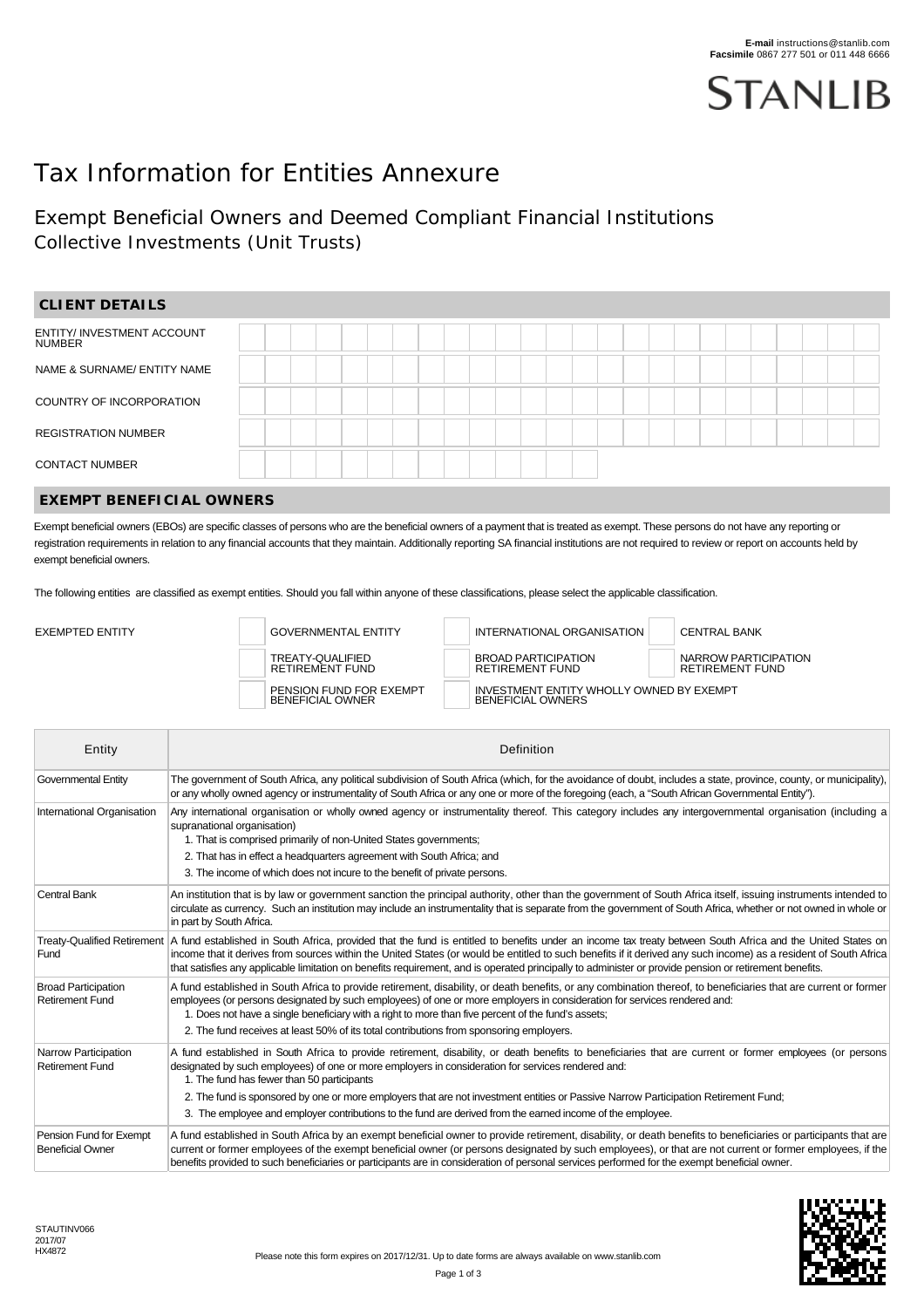| Entity                          | Definition                                                                                                                                                                                      |
|---------------------------------|-------------------------------------------------------------------------------------------------------------------------------------------------------------------------------------------------|
| <b>Investment Entity Wholly</b> | An entity that is a South African financial institution solely because it is an investment entity, provided that each direct holder of an equity interest in the entity is                      |
|                                 | Owned by Exempt Beneficial an exempt beneficial owner, and each direct holder of a debt interest in such entity is either a depository institution (with respect to a loan made to such Entity) |
| Owners                          | or an exempt beneficial owner.                                                                                                                                                                  |

### **DEEMED COMPLIANT FINANCIAL INSTITUTIONS**

A deemed-compliant Financial Institution (FI) is a financial institution that is considered to have satisfied the requirements under FATCA and therefore is not subject to FATCA, without having to undertake the obligations under an Financial institution agreement with the IRS.

The following entities are classified as deemed compliant. Should you fall within anyone of these classifications, please select the appropriate classification.

| DEEMED ENTITY | FINANCIAL INSTITUTION WITH<br><b>LOCAL CLIENT BASE</b> |  | LOCAL BANK                                                                           | FINANCIAL INSTITUTION WITH<br>ONLY LOW-VALUE ACCOUNTS |  |  |
|---------------|--------------------------------------------------------|--|--------------------------------------------------------------------------------------|-------------------------------------------------------|--|--|
|               | QUALIFIED CREDIT CARD<br><b>ISSUER</b>                 |  | INVESTMENT ENTITIES THAT QUALIFY AS DEEMED-<br>COMPLIANT FIS AND OTHER SPECIAL RULES |                                                       |  |  |

| <b>Entity</b>                                                                          | <b>Definition</b>                                                                                                                                                                                                                                                                                                                                                                                                                                                                     |
|----------------------------------------------------------------------------------------|---------------------------------------------------------------------------------------------------------------------------------------------------------------------------------------------------------------------------------------------------------------------------------------------------------------------------------------------------------------------------------------------------------------------------------------------------------------------------------------|
| Financial Institution with local<br>client base                                        | The Financial Institution must be licensed and regulated as a financial institution under the laws of South Africa and it must have no fixed place of business<br>outside of South Africa.<br>At least 98 percent of the financial accounts by value maintained by the financial institution must be held by residents (including residents that are entities)<br>of South Africa.                                                                                                    |
| Local Bank                                                                             | The financial institution operates solely as (and is licensed and regulated under the laws of South Africa as)<br>(a) a bank or<br>(b) a credit union or similar cooperative credit organization that is operated without profit.                                                                                                                                                                                                                                                     |
| Financial Institution with only<br>low-value accounts                                  | A South African financial institution satisfying the following requirements:<br>• The financial institution is not an investment entity<br>• The financial institution does not have more than \$50 million in assets on its balance sheet, and the financial institution and any related entities,<br>taken together, do not have more than \$50 million in total assets on their consolidated or combined balance sheets.                                                           |
| Qualified credit card issuer                                                           | The financial institution is a financial institution solely because it is an issuer of credit cards that accepts deposits only when a customer makes a payment<br>in excess of a balance due with respect to the card and the over payment is not immediately returned to the customer;                                                                                                                                                                                               |
| Investment entities that qualify<br>as deemed-compliant FFIs and<br>oher special rules | The financial institutions described below are Non-Reporting South African financial institutions that shall be treated as deemed-compliant PFIs for<br>purposes of section 1471 of the U.S. Internal Revenue Code:                                                                                                                                                                                                                                                                   |
|                                                                                        | A. Trustee-Documented Trust. A trust established under the laws of South Africa to the extent that the trustee of the trust is a Reporting U.S. Financial<br>Institution, Reporting Model 1 PFI, or Participating PFI and reports all information required to be reported pursuant to the Agreement with respect to all<br>U.S. Reportable Accounts of the trust.                                                                                                                     |
|                                                                                        | B. Sponsored investment entity and controlled foreign corporation                                                                                                                                                                                                                                                                                                                                                                                                                     |
|                                                                                        | C. Sponsored, Closely Held Investment Vehicle.                                                                                                                                                                                                                                                                                                                                                                                                                                        |
|                                                                                        | D. Investment advisors and investment Managers. An investment entity established in South Africa that is a financial institution solely because it<br>1. Renders investment advice to, and acts on behalf of, or                                                                                                                                                                                                                                                                      |
|                                                                                        | 2. Manages portfolios for, and acts on behalf of, a customer for the purposes of investing, managing, or administering funds deposited in the name of<br>the customer with a Financial Institution other than a Nonparticipating Financial Institution.                                                                                                                                                                                                                               |
|                                                                                        | E. Collective investment vehicle. An investment entity established in South Africa that is regulated as a collective investment vehicle, provided that all of the<br>interests in the collective investment vehicle (including debt interests in excess of \$50,000) are held by or through one or more exempt beneficial owners,<br>Active NFFEs, U.S. Persons that are not Specified U.S. Persons, or Financial Institutions that are not Non-participating Financial Institutions. |